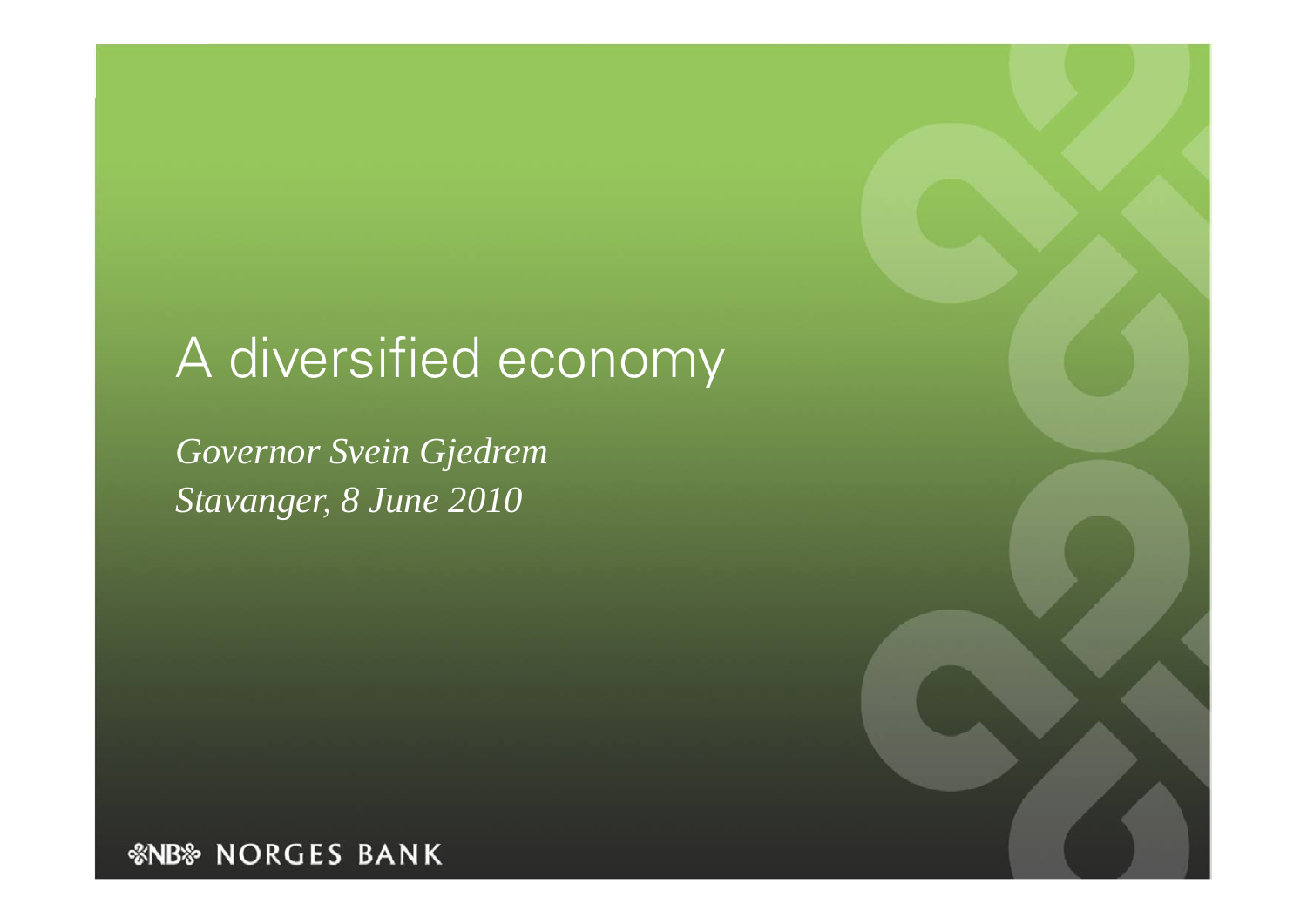### Petroleum production

In millions of Sm<sup>3</sup> oil equivalences. 1971–2030. Projections from 2010



Sources: Ministry of Petroleum and Energy and Ministry of Finance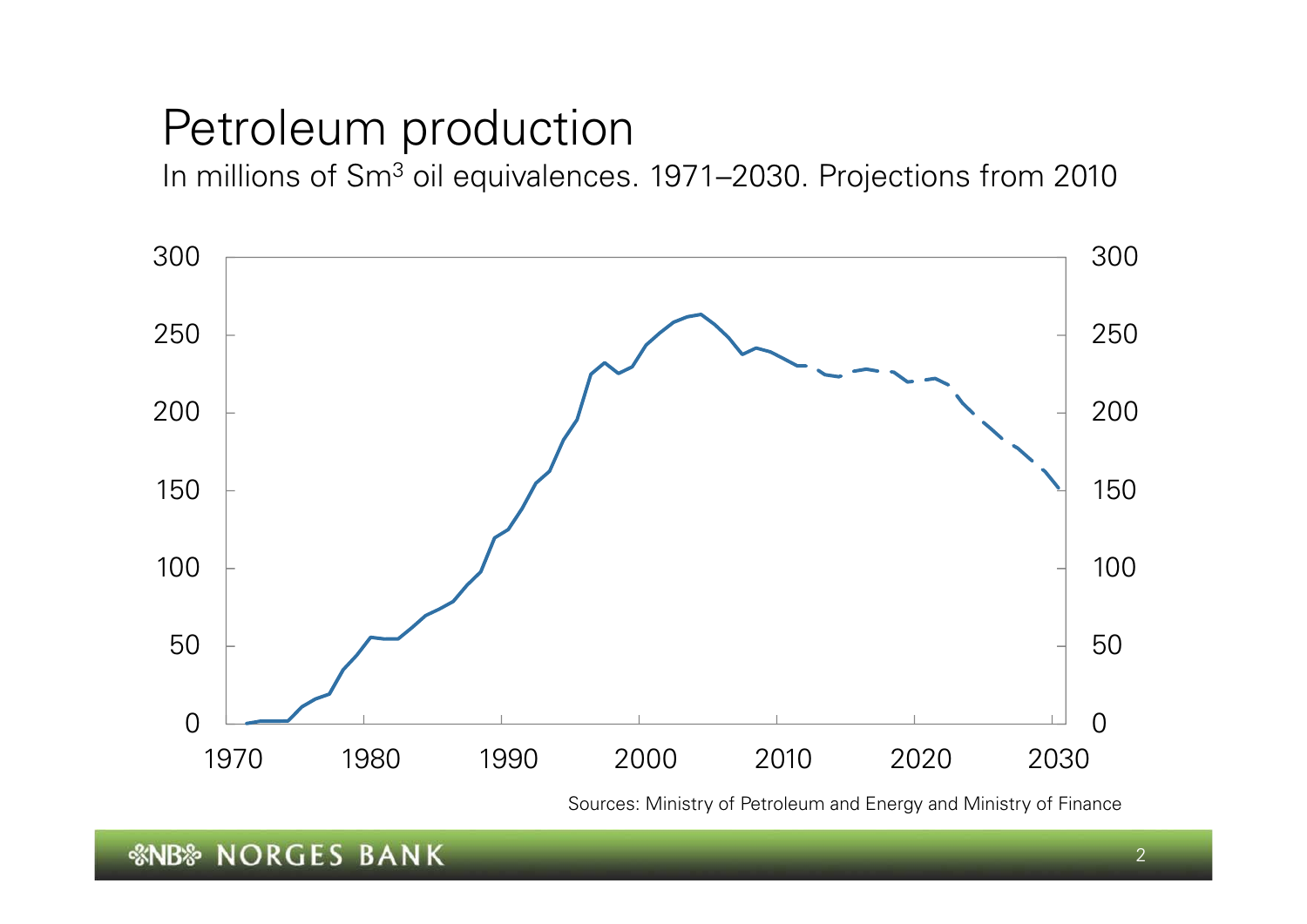### First deposit in the Fund

| Fra (departement)                                                        |                                                                         |                          | Dato                   |
|--------------------------------------------------------------------------|-------------------------------------------------------------------------|--------------------------|------------------------|
|                                                                          | Finans- og tolldepartementet                                            |                          | 30. mai 1996           |
| Finansdepartementet<br>blir bedt om å beordre:                           | Over<br>postgiro                                                        | Giennom<br>Norges Bank   | val. 31. mai 1996      |
| Kronebeløpet med bokstaver                                               | enmilliardnihundreogåttienmillionexetthungreogtjueåttetusenfemhundreogt | Sum                      | 502.16<br>98<br>16/100 |
| · Post<br>Kapittel                                                       | Underunderpost<br>Underpost                                             | For kasseforsterkninger  |                        |
| $A$ $Q$ $L$ $L$ $Q$ <sub><math>n</math></sub> $L$ $r$ : 848001           | tStatens Petroleumsfond.                                                | Regnskapsførerkonto      | Nr.                    |
| Bevilget i innev, budsiettermin på<br>vedk. post (inkl. overførte beløp) | Kr                                                                      | Tidligere begjært anvist | Kr.                    |
| Tidligere<br>begjært anvist på vedk. post                                | Kr                                                                      | Nåværende beholdning     | Kr.                    |
| Anvisningen gjelder                                                      | Overføring til Statens Petroleumsfond.                                  |                          |                        |

Approved for payment to the oil fund by the Minister of Finance on 30 May 1996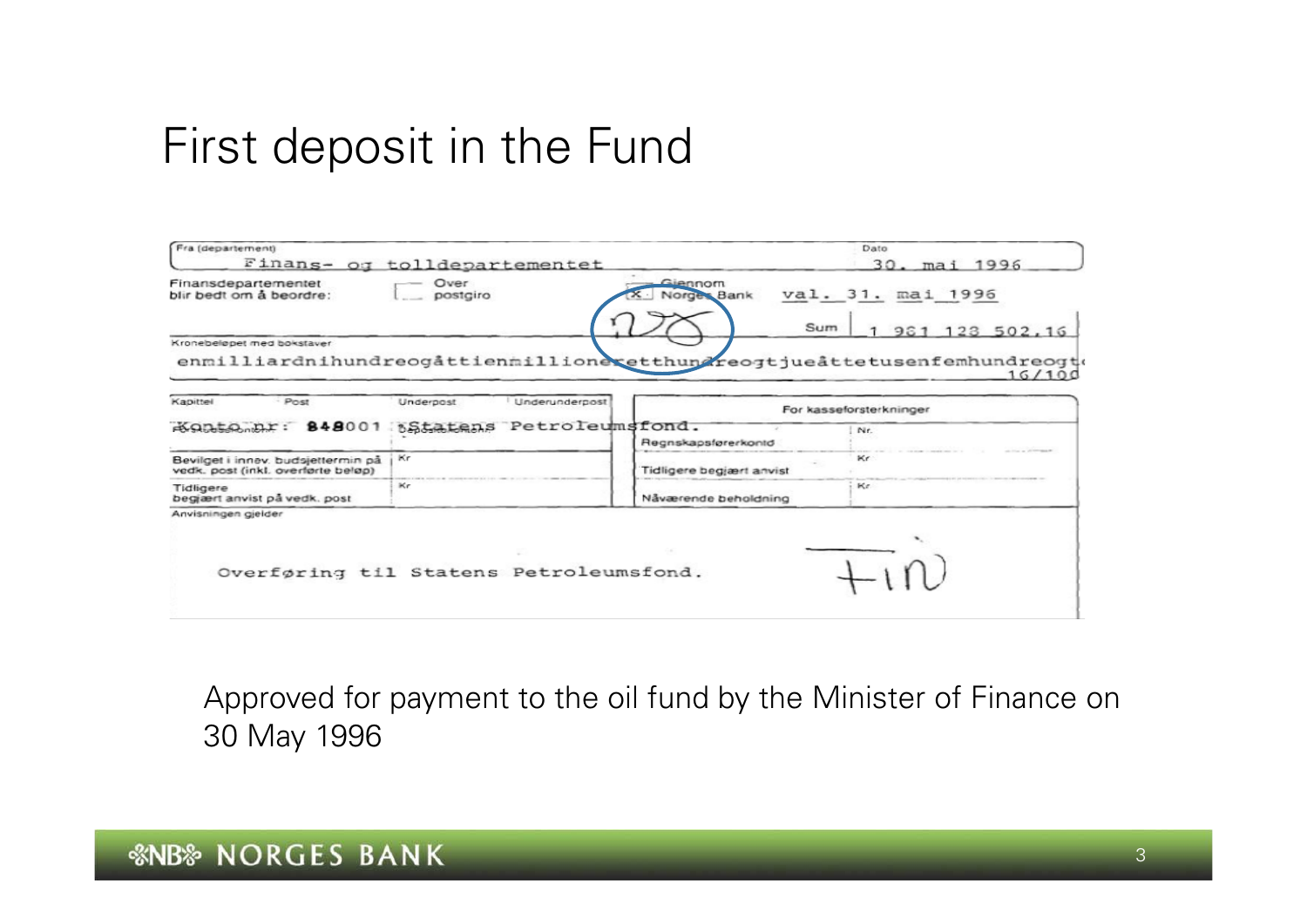#### The Fund's market value In billions of NOK. 1998–20101)



1) To the end of 2010 Q1 Source: Government Pension Fund Global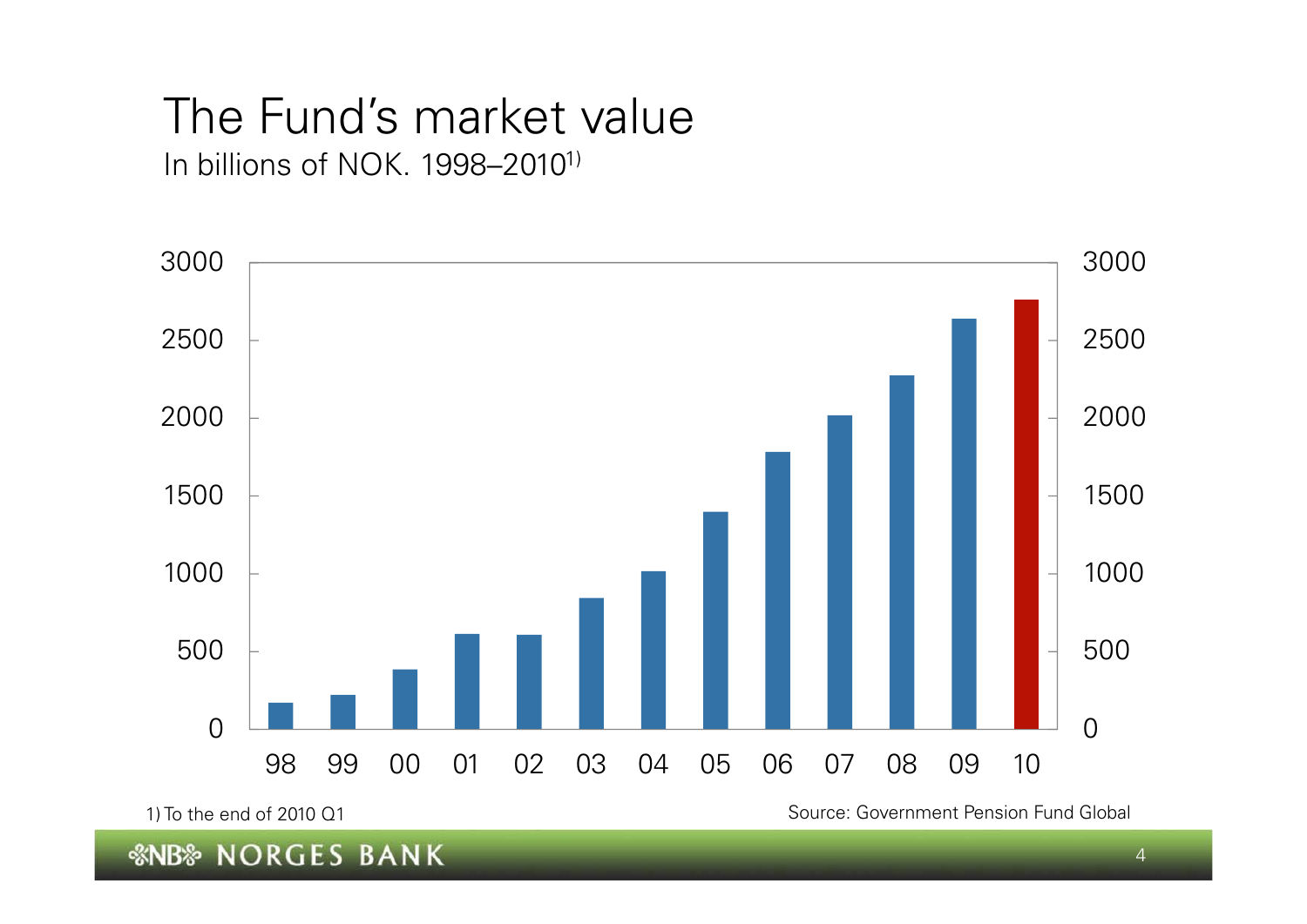## Real return on the fund<sup>1)</sup>

Per cent. Accumulated annualised average. 1998–2010<sup>2)</sup>



1) Nominal return adjusted for price inflation and management costs

*&NB& NORGES BANK* 

2) To the end of 2010 01 CH Source: Government Pension Fund Global